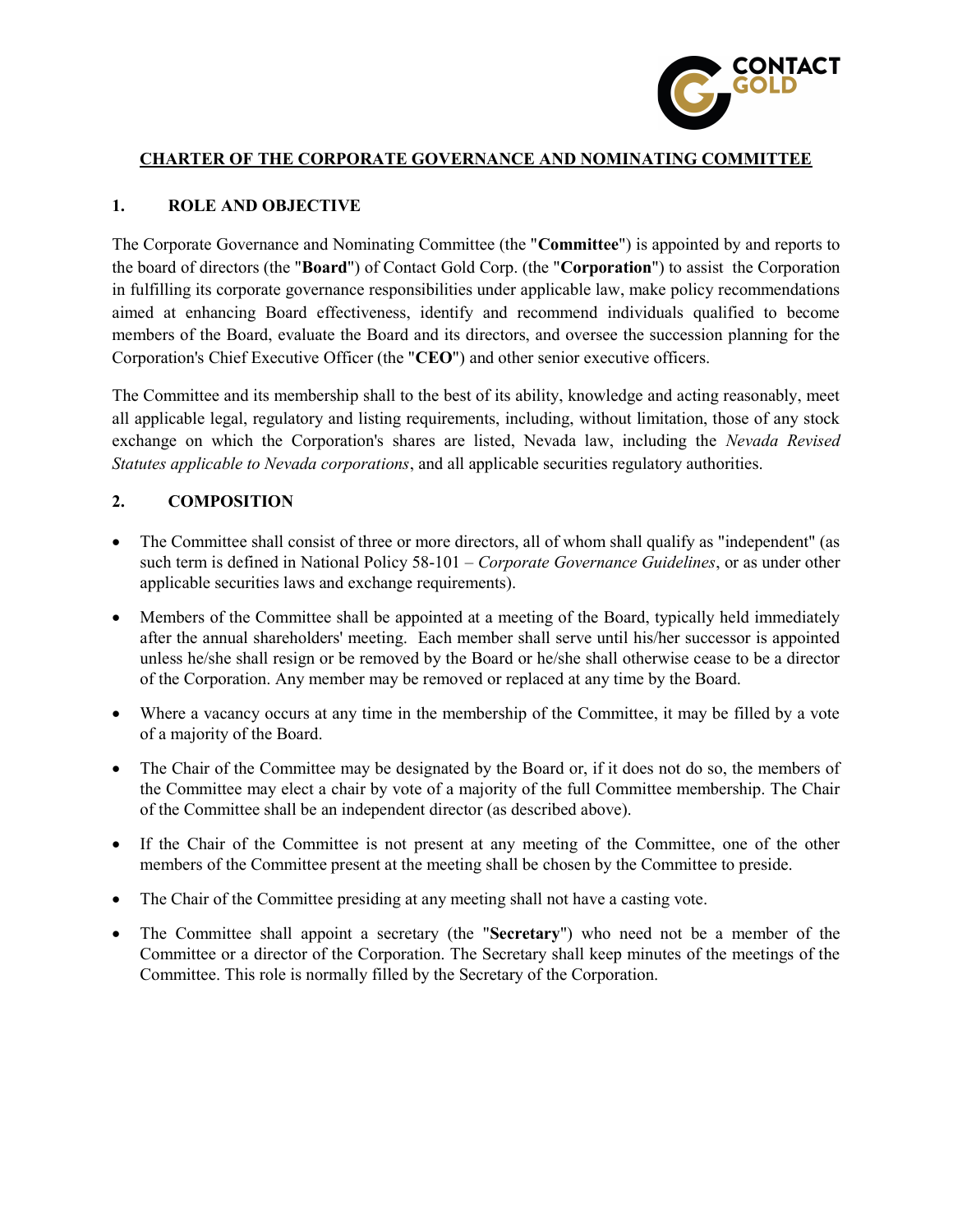

# 3. MEETINGS

- The Committee shall meet at least semi-annually at the request of the Chair. In addition, a meeting may be called by any director.
- The Chair of the Committee shall prepare and/or approve an agenda in advance of each meeting.
- Notice of the time and place of every meeting may be given orally, in writing, by facsimile or by email to each member of the Committee at least 48 hours prior to the time fixed for such meeting.
- A member may in any manner waive notice of the meeting. Attendance of a member at the meeting shall constitute waiver of notice of the meeting, except where a member attends a meeting for the express purpose of objecting to the transaction of any business on the grounds that the meeting was not lawfully called.
- Any member of the Committee may participate in the meeting of the Committee by means of conference telephone or other communication equipment, and the member participating in a meeting pursuant to this paragraph shall be deemed, for purposes hereof, to be present in person at the meeting.
- A majority of Committee members present in person, by video-conference, by telephone or by a combination thereof, shall constitute a quorum.
- If within one hour of the time appointed for a meeting of the Committee, a quorum is not present, the meeting shall stand adjourned to the same hour on the second business day following the date of such meeting at the same place. If at the adjourned meeting a quorum as hereinbefore specified is not present within one hour of the time appointed for such adjourned meeting, such meeting shall stand adjourned to the same hour on the second business day following the date of such meeting at the same place. If at the second adjourned meeting a quorum as hereinbefore specified is not present, the quorum for the adjourned meeting shall consist of the members then present.
- If and whenever a vacancy shall exist, the remaining members of the Committee may exercise all of its powers and responsibilities so long as a quorum remains in office.
- At all meetings of the Committee, every question shall be decided by a majority of the votes cast. In case of an equality of votes, the matter will be referred to the Board for decision. Any decision or determination of the Committee reduced to writing and signed by all of the members of the Committee shall be fully as effective as if it had been made at a meeting duly called and held.
- The CEO is expected to be available to attend meetings, but a portion of every meeting will be reserved for in camera discussion without the CEO, or any other member of management, being present.
- The Committee may by specific invitation have other resource persons in attendance including such officers, directors and employees of the Corporation and its subsidiaries, and other persons as it may see fit.
- The Committee shall have the right to determine who shall and who shall not be present at any time during a meeting of the Committee.
- Minutes of Committee meetings shall be sent to all Committee members.
- The Chair of the Committee shall report periodically the Committee's findings and recommendations to the Board.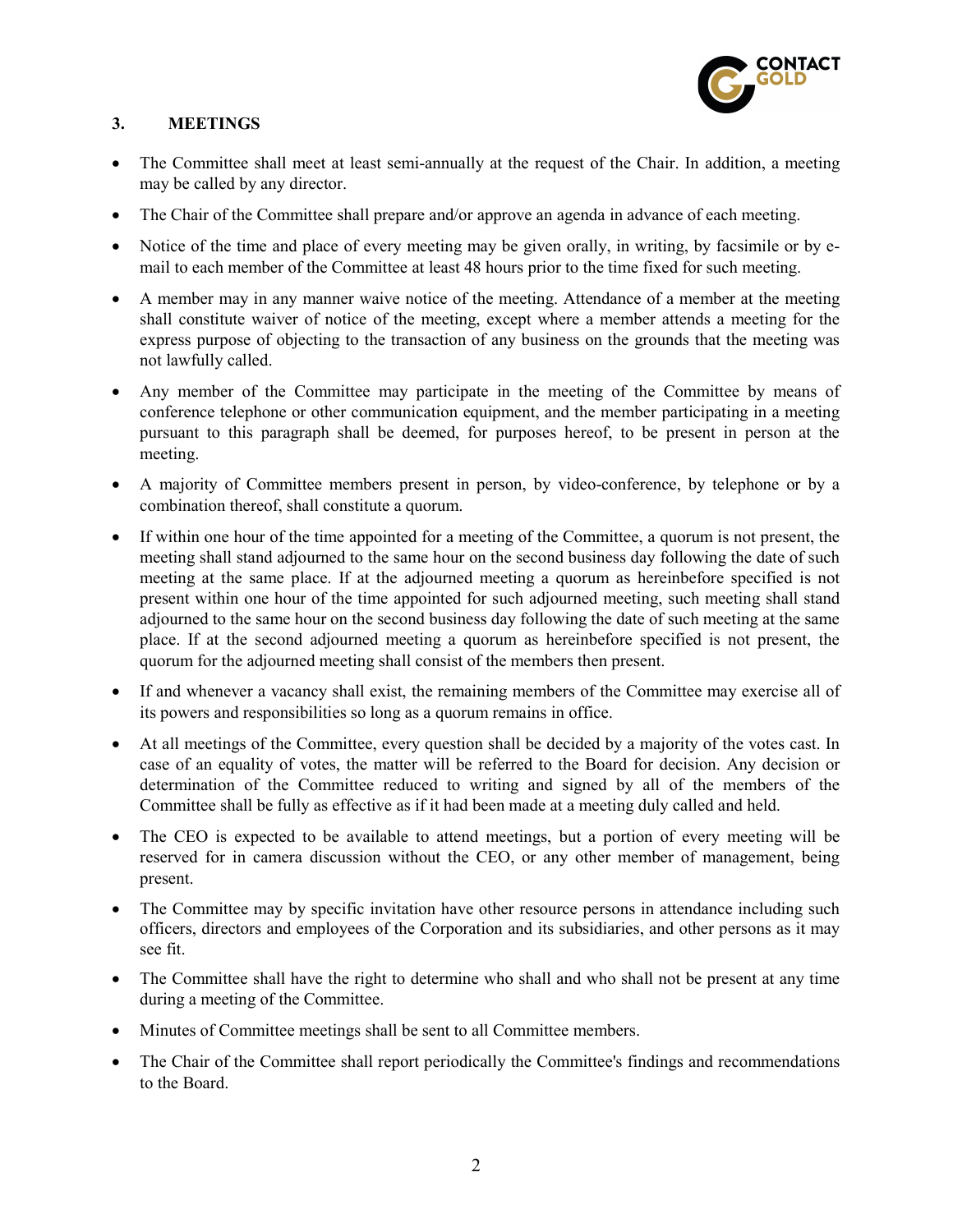

## 4. RESOURCES AND AUTHORITY

- The Committee shall have access to such officers and employees of the Corporation and its subsidiaries and to such information with respect to the Corporation and its subsidiaries as it considers being necessary or advisable in order to perform its duties and responsibilities.
- The Committee shall have the authority to obtain advice and assistance from internal or external legal, accounting or other advisors and resources, as it deems advisable, at the expense of the Corporation.

## 5. RESPONSIBILITIES

#### A. Chair

To carry out its oversight responsibilities, the Chair of the Committee shall undertake the following:

- provide leadership to the Committee with respect to its functions as described in this Charter and as otherwise may be appropriate, including overseeing the logistics of the operations of the Committee;
- chair meetings of the Committee (unless not present, including in camera sessions), and reports periodically to the Board on the findings, activities and any recommendations of the Committee;
- ensure that the Committee meets on a regular basis and at least twice per year;
- in consultation with the Committee members, establish a calendar for holding meetings of the Committee;
- establish the agenda for each meeting of the Committee, with input from other Committee members, and any other parties as applicable;
- ensure that Committee materials are available to any director on request;
- act as liaison and maintain communication with the Chair of the Board (or Lead Director, if an individual other than the Chair) and the Board to optimize and coordinate input from Board members, and to optimize the effectiveness of the Committee;
- report annually to the Board on the role of the Committee and the effectiveness of the Committee role in contributing to the objectives and responsibilities of the Board as a whole;
- ensure that the members of the Committee understand and discharge their duties and obligations;
- foster ethical and responsible decision making by the Committee and its individual members;
- oversee the structure, composition, membership and activities delegated to the Committee;
- ensure that resources and expertise are available to the Committee so that it may conduct its work effectively and efficiently and pre-approve work to be done for the Committee by consultants;
- facilitate effective communication between members of the Committee and management;
- encourage Committee members to ask questions and express viewpoints during meetings;
- attend each meeting of shareholders to respond to any questions from shareholders as may be put to the Chair; and
- perform such other duties and responsibilities as may be delegated to the Chair by the Board from time to time.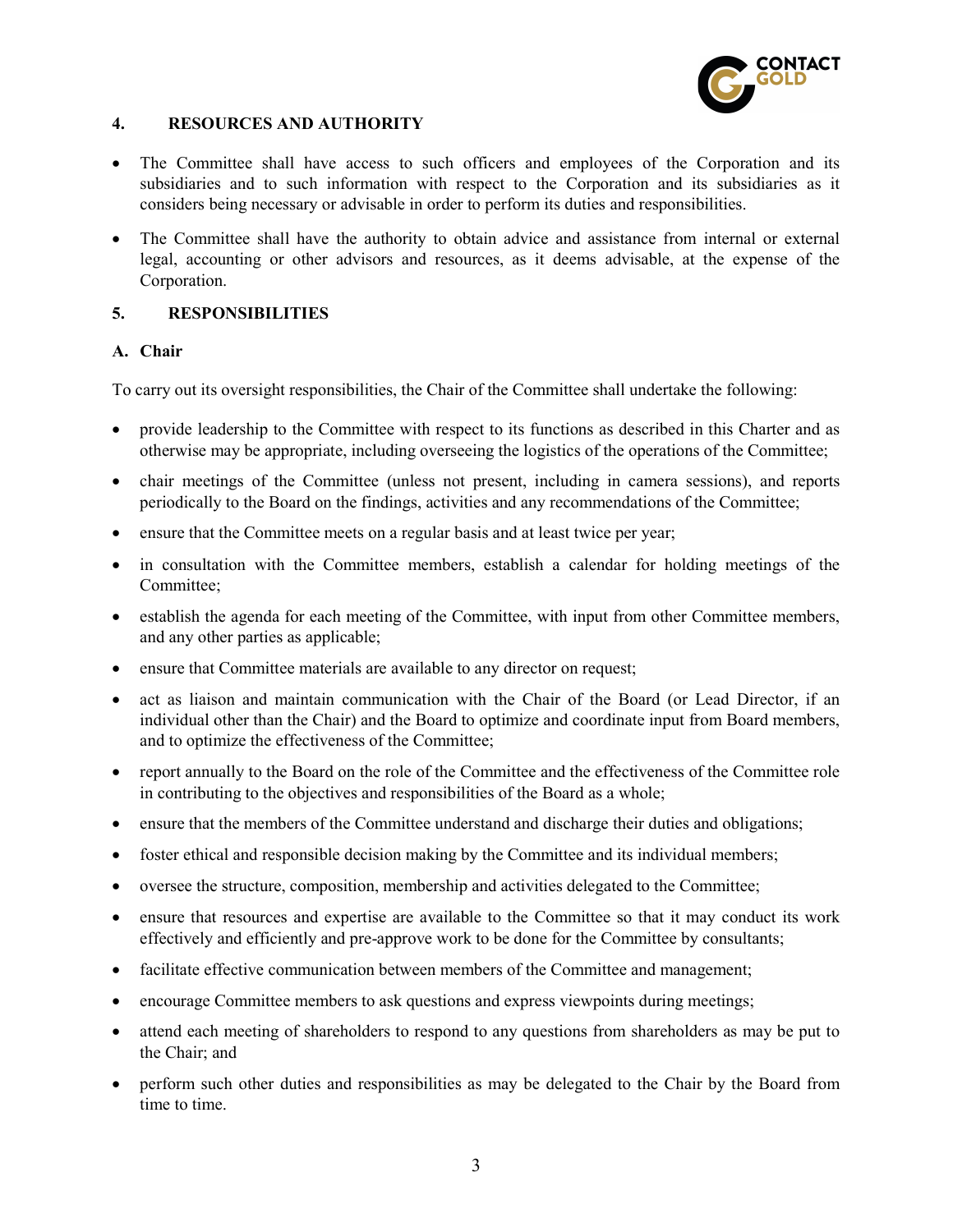

## B. Committee

To carry out its oversight responsibilities, the Committee shall undertake the following:

## Oversight of Corporate Governance Practices

- monitor compliance with the Corporation's corporate governance policies;
- conduct a periodic review of the Corporation's corporate governance policies and make policy recommendations aimed at enhancing Board and Committee effectiveness;
- together with the Audit Committee, develop appropriate codes of business conduct and ethics (collectively, the "Codes of Conduct") for the Corporation and review such Codes of Conduct and approve changes, if necessary, on an annual basis;
- assist the Board in monitoring compliance with the Corporation's Codes of Conduct;
- propose agenda items and content for submissions to the Board related to corporate governance issues and provide periodic updates on recent developments in corporate governance;
- conduct a periodic review of the relationship between management and the Board;
- oversee management's response to cyber risks and the protection of data belonging to third parties;
- oversee management's response to ensure the Corporation's compliance with Canada's Anti-Spam Legislation, and Nevada's Commercial email and spam law;
- review on an ongoing basis the Corporation's approach to governance, and recommend the establishment of appropriate governance policies and standards in light of securities regulatory and stock exchange requirements;
- review corporate governance practices disclosure in any report which describes such practices;
- violations of the Codes of Conduct may be reported in writing on a confidential basis to the Chair of the Committee. If such violations involve accounting matters, the Chair shall refer such violations to the Complaints Officer (as designated by the Corporation's Audit Committee) or, if none is designated, the Chair of the Audit Committee. The Chair of the Committee will investigate each matter so reported and recommend corrective disciplinary actions to the Board, if appropriate, up to and including termination of employment; and
- review and recommend to the Board changes to the way directors are to be elected to the Board by shareholders.
- oversee the structure, composition, membership and activities of the Board and its committees, including:
	- annually review, and recommend to the Board, the establishment or abolition of committees of the Board, the size and composition thereof, appointments to each committee and any change to committee terms of reference;
	- consider the skill set, experience, functional expertise, qualities and diversity (including gender, age, ethnicity, and geographic background) of individual Board members;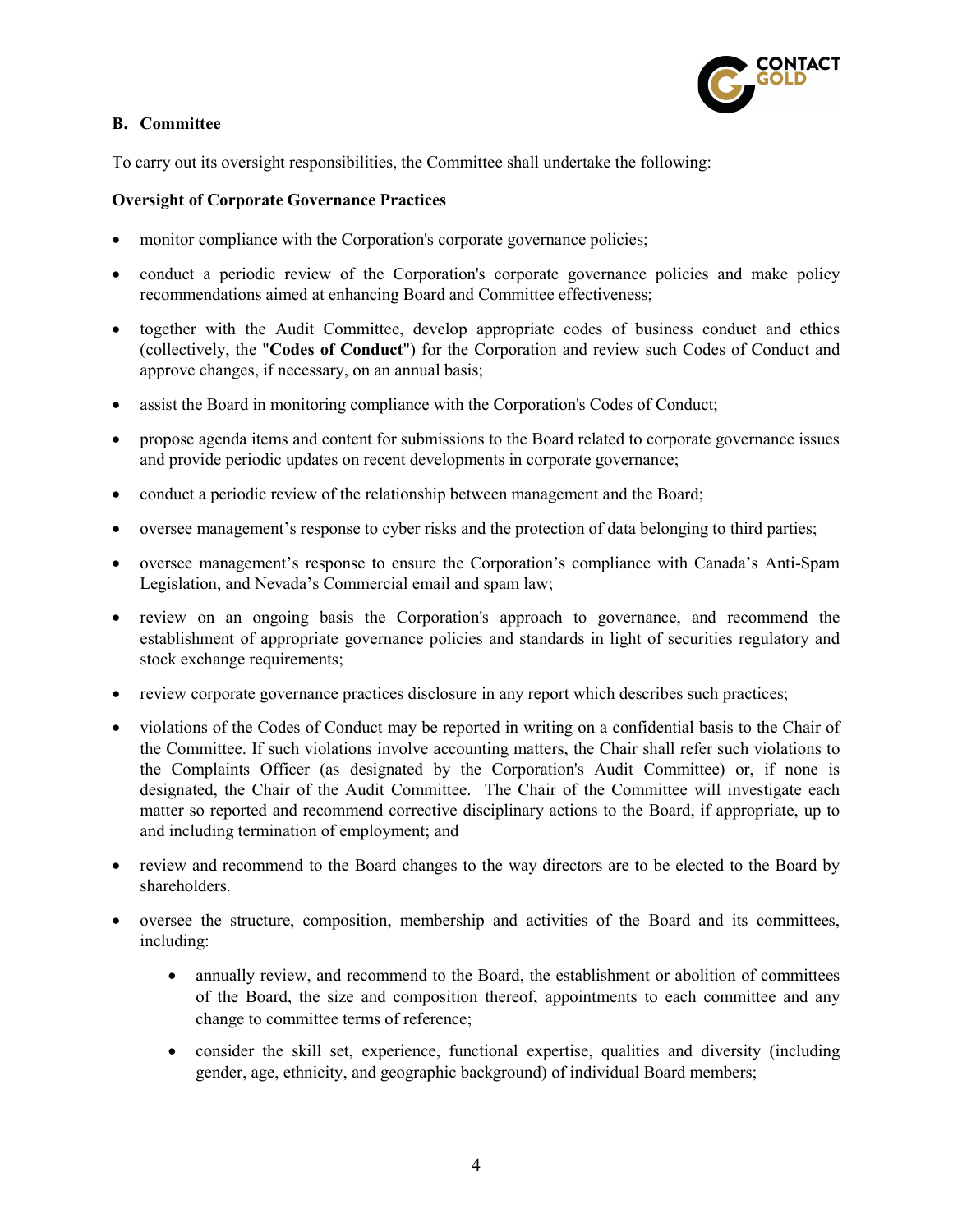

- review annually the mandates and charters of the Board and each Board committee and all policies related to governance of the Corporation, and approve amendments as it believes are necessary or desirable; except, changes to the charter of the Committee shall be submitted to the Board for approval;
- make recommendations regarding Board meeting dates and agendas, committee meetings, the frequency and content of meetings, and the need for special meetings;
- determine annually which Board and Committee members are considered to be independent pursuant to applicable securities laws, rules or guidelines, and/or applicable stock exchange rules and requirements, recommending its determination to the Board and providing the related analysis to the Board. No director qualifies as independent unless the full Board affirmatively determines that the director does not have a relationship that would interfere with the exercise of independent judgment in carrying out the responsibilities of a director;
- ensure effective communication between management and the Board, particularly with respect to the provision of information to directors in a timely manner;
- develop and recommend procedures to permit the Board to function independently of management, including procedures to permit the Board to meet on a regular basis without members of management present; and
- review requests from individual directors who wish to retain a non-management advisor and where appropriate, authorize such request.

#### Evaluation of the Board

- Together with the Chair of the Board, conduct at least annually an evaluation of the effectiveness of the Board and its committees and recommend any changes to the composition of the Board; and
- conduct an annual evaluation of the overall performance and effectiveness of individual directors.

#### Recruitment and Education of Directors

- Develop qualification criteria for Board members and determine Board size (considering goals for Board composition and individual qualifications), and evaluate potential candidates in accordance with established criteria and in consultation with the Chair of the Committee and CEO;
- review and respond to director nominations or recommendations submitted in writing by the Corporation's shareholders;
- annually (and more frequently, if appropriate) recommend to the Board candidates for presentation to the shareholders at each annual meeting of shareholders and one or more nominees for each vacancy on the Board that occurs between annual meetings of shareholders;
- encourage diversity in the composition of the Board;
- develop and annually review orientation and education programs for new directors and provide ongoing education for all directors; and
- recommend to the Board qualified members of the Board for membership on committees of the Board and recommend a qualified member of the Board to Chair the Board.